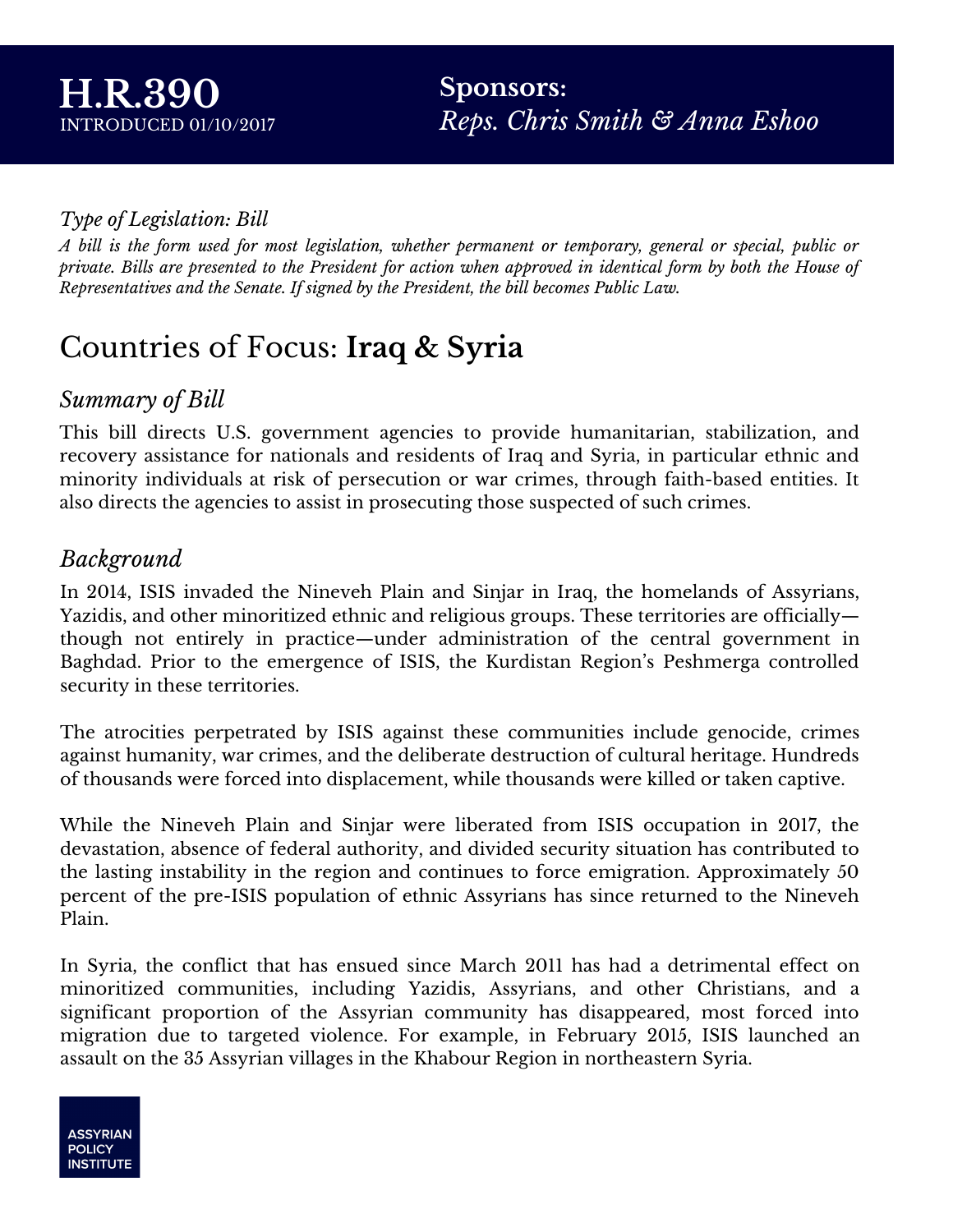# **Positives**

- H.R.390 recognizes the acts of genocide committed by ISIS against minoritized communities in Iraq, most notably against the Yazidi people, as well as other war crimes that constituted ethnic cleansing.
- H.R.390 emphasizes the importance of prosecuting individuals who are suspected to have committed genocide, crimes against humanity, or war crimes in Iraq and Syria and calls on the U.S. Government to support such measures.
- H.R.390 calls on the U.S. Government to identify, assess, and respond to humanitarian, stabilization, recovery needs, and risks of forced migration of persecuted peoples such as Assyrians and Yazidis.

## **Negatives**

- H.R.390 fails to highlight the ethnic dimension of the Assyrian people and largely reduces their identity to their predominant religious character as Christians. This policy exacerbates internal sectarianism among Assyrians and promotes religious leaders as political representatives. Responding to hyper-sectarianism across Iraq by further sectarianization of the ethnic, indigenous Assyrians is deeply problematic. Further, this designation contradicts the language of the Iraqi Constitution and puts forward a sectarian vision of this community based solely on religion, whereas Arabs and Kurds are identified as distinct *peoples* with their corresponding rights and entitlements.
- H.R.390 calls for U.S. assistance to be directed to faith-based entities. This policy ultimately politicizes religious institutions and only reinforces the status quo. It also fails to account for the fact that this policy was in practice in the Nineveh Plain since at least 2007 and resulted in widespread vulnerability, dependency, and was exploited by the Kurdistan Democratic Party which used it to build a patronage network. Further, humanitarian aid distributed by religious institutions has proven to be distributed unevenly and on a sectarian basis.
- H.R.390 implicitly calls for US, Iraq, and other government authorities to work in partnership with faith leaders to promote the safety and security of religious and ethnic minorities. This practice violates democratic ideals by legitimizing religious leadership as political representation. The practice also exacerbates intracommunity divisions and promotes sectarianism among members of a single ethnic group. This flawed policy fails to consider that most Assyrians reject the endorsement of religious leaders as political leaders, as they are not elected to serve in such a capacity and therefore not accountable to the community. In addition, policies that profile the political role and relevance of Christian leaders are used by Islamic extremists as justification for targeting those religious leaders.
- H.R.390 specifically highlights the role of the Chaldean Catholic Archdiocese of Erbil as an example of an institution providing aid to displaced Christians, stating that the